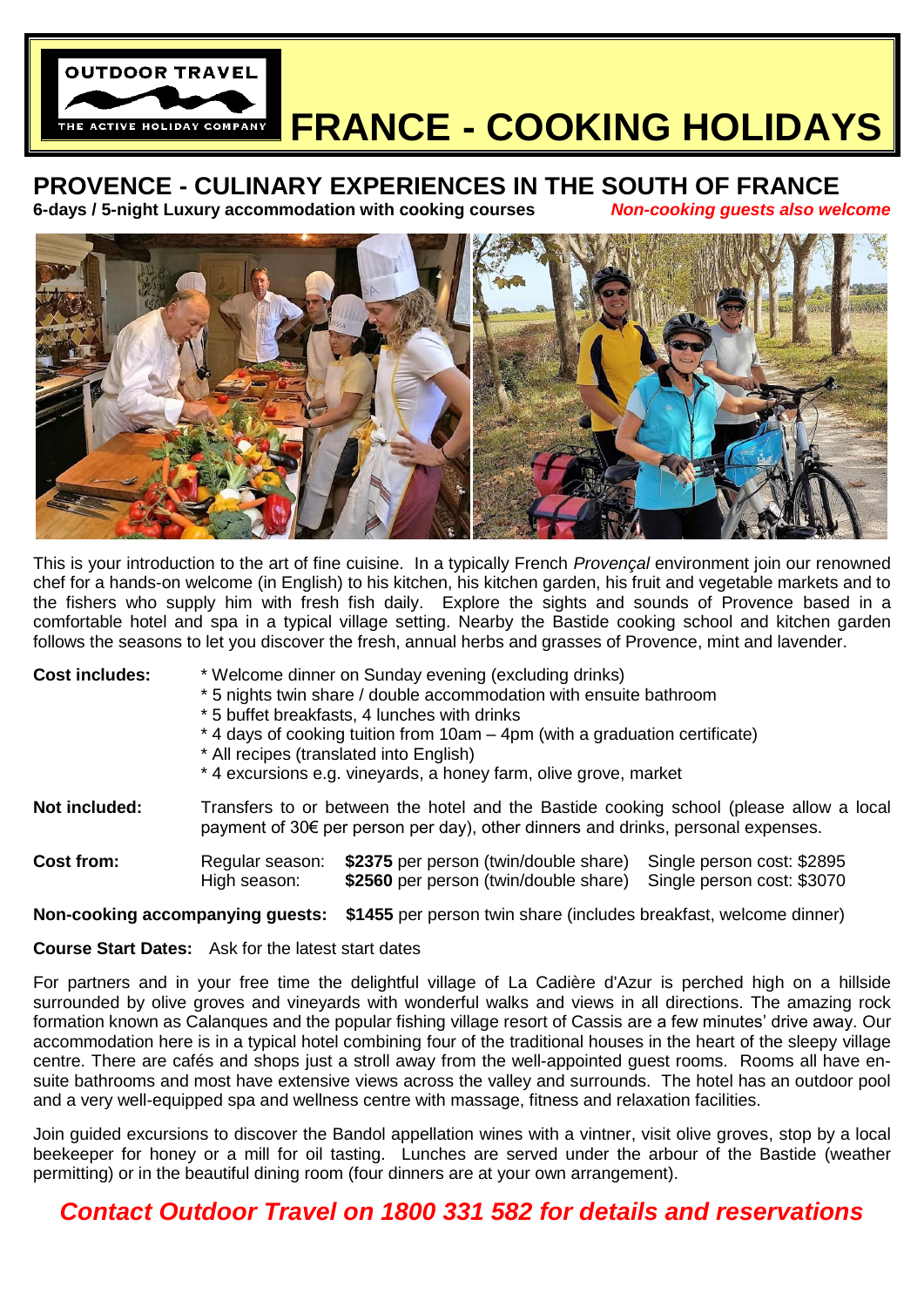

### **Suggested program (to be confirmed each day):**

#### **Day 1 Sunday evening**

Arrive in the village in the afternoon – transfers from Marseille Airport or TGV Station can be arranged (at extra cost). Welcome dinner (excluding drinks) at the gastronomic restaurant, where our Chef will delight your palate with his delicious, heartfelt Provençal cuisine.

#### **Day 2 Monday**

Off to the "Bastide des Saveurs" for a cookery class with our star-rated chef. Welcome to Paradise! This is Pagnol's real Provence. You will be issued with your chef's hat, recipes and embroidered apron and the cooking experience will begin…

First we head for the garden to discover and gather the required herbs, medicinal plants, fruit and vegetables. Then it's back to the kitchen to prepare the dish of the day – today's choice is a Provençal stew with choice cuts of meat served with herbs and vegetables.

The table is ready – now all you have to do is enjoy your culinary creation out on the terrace or in the ancient dining room in true Provençal style.

#### **Day 3 Tuesday**

This morning we are up bright and early to visit the colourful fish market in Sanary-sur-Mer in the company of Chef René. We will meet the local fruit and vegetable producers, fishermen and cheese makers that supply the kitchen. We will see the day's catch come into the port before travelling back to the Bastide des Saveurs with fresh fish for the day's class.

#### **Day 4 Wednesday**

Today the spotlight is on Provence's tasty, juicy and sun-packed Provençal vegetables. Chef René will be passing on some of his top tips on how to prepare and present them in a traditional style.

#### **Day 5 Thursday**

The final day is dedicated to those with a sweet tooth. Provence's much-appreciated dessert tarts and chocolate *moelleux* are so delicious you're sure to want seconds.

And then it's your turn to show Chef René a favourite treat of your own, so come prepared with your recipe.

And as they say in Provence: "*Tout fai ventre mai que i 'entre. Tout fait ventre pourvu que tout y entre*" which basically translates as *if you enjoy it, your stomach will too*!